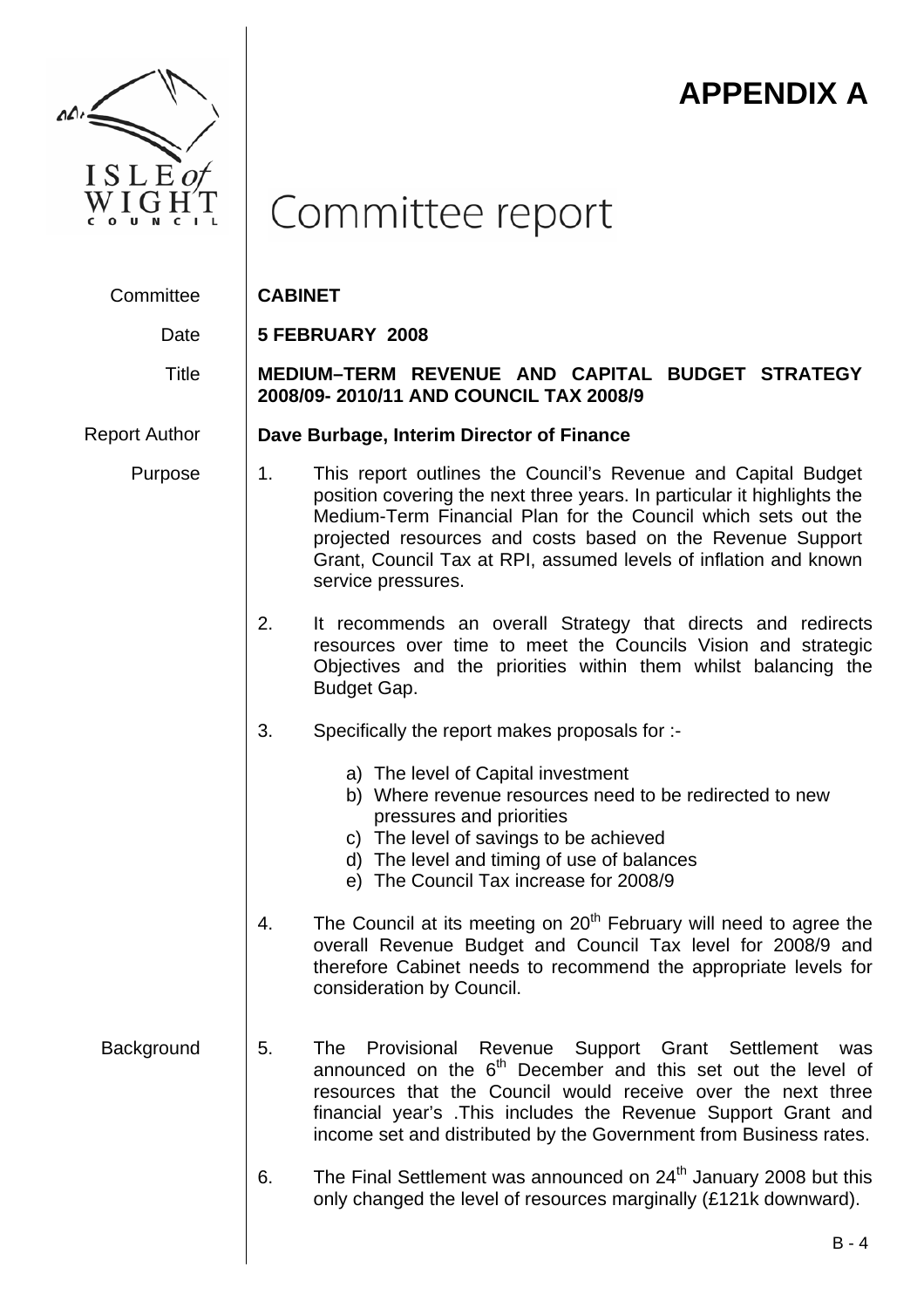| Proposed<br><b>Strategy</b> | 7.  | In developing the overall approach there are a number of<br>elements that need to be considered :-                                                                                                                                                                                                                                                                                                              |
|-----------------------------|-----|-----------------------------------------------------------------------------------------------------------------------------------------------------------------------------------------------------------------------------------------------------------------------------------------------------------------------------------------------------------------------------------------------------------------|
|                             |     | The Council's Vision and Strategic Objectives.<br>(a)                                                                                                                                                                                                                                                                                                                                                           |
|                             |     | The results of Budget Consultation and previous resident's<br>(b)<br>surveys.                                                                                                                                                                                                                                                                                                                                   |
|                             |     | (c)<br>The Medium Term Financial Plan (MTFP) which sets out<br>the projected resources and costs of existing services over<br>the next three years and therefore the overall financial<br>position facing the Council. This reflects known pressures<br>in the current year and future projected inflation and service<br>pressures.                                                                            |
|                             |     | The Medium - Term Revenue and Capital Strategies that<br>(d)<br>should, within the MTFP framework, enable the Council<br>over time to redirect those resources it has to its strategic<br>objectives and priorities for improvement.                                                                                                                                                                            |
|                             |     | (e)<br>overall deliverability of the strategy,<br>The<br>including<br>maintaining a sustainable level of reserves and balances,<br>and meeting legal and financial constraints in order to<br>agree a legally and financially sound budget and Council<br>Tax level.                                                                                                                                            |
| (a) Vision                  | 8.  | Cabinet considered a report on the Island Vision at its meeting on<br>the 11 <sup>th</sup> December. It agreed to endorse and adopt the Eco Island<br>Vision and Values, to endorse the development of the One Island<br>Programme as the mission for the Council and the adoption of<br>internal values of SUCCESS.                                                                                            |
|                             | 9.  | Thus the One Island Programme projects will respond to the<br>resident's survey in delivering the Eco Island Vision. Key<br>outcomes will be linked to four themes of a thriving Island, a safe<br>and well kept Island, a healthy and supportive Island, and an<br>inspiring Island.                                                                                                                           |
|                             | 10. | The way we do business will be driven by our One Council<br>approach to modernise services and our processes in line with<br>customer needs.                                                                                                                                                                                                                                                                    |
|                             | 11. | It is essential therefore that both the Revenue Budget and Capital<br>Programme directly reflect what these objectives and priorities<br>are. This should be seen in the investment that is made and in the<br>redirection of resources over time.                                                                                                                                                              |
| (b) Consultation            | 12. | As part of Budget Consultation a full page Questionnaire was<br>placed in the County Press in December which enabled residents<br>to send in their views on priorities etc. In addition focus groups<br>have been held with the Voluntary Sector, Business, Youth and<br>Older Voices. Previous resident's surveys will also inform priorities.<br>(A summary of the results of the consultation is attached at |
|                             |     |                                                                                                                                                                                                                                                                                                                                                                                                                 |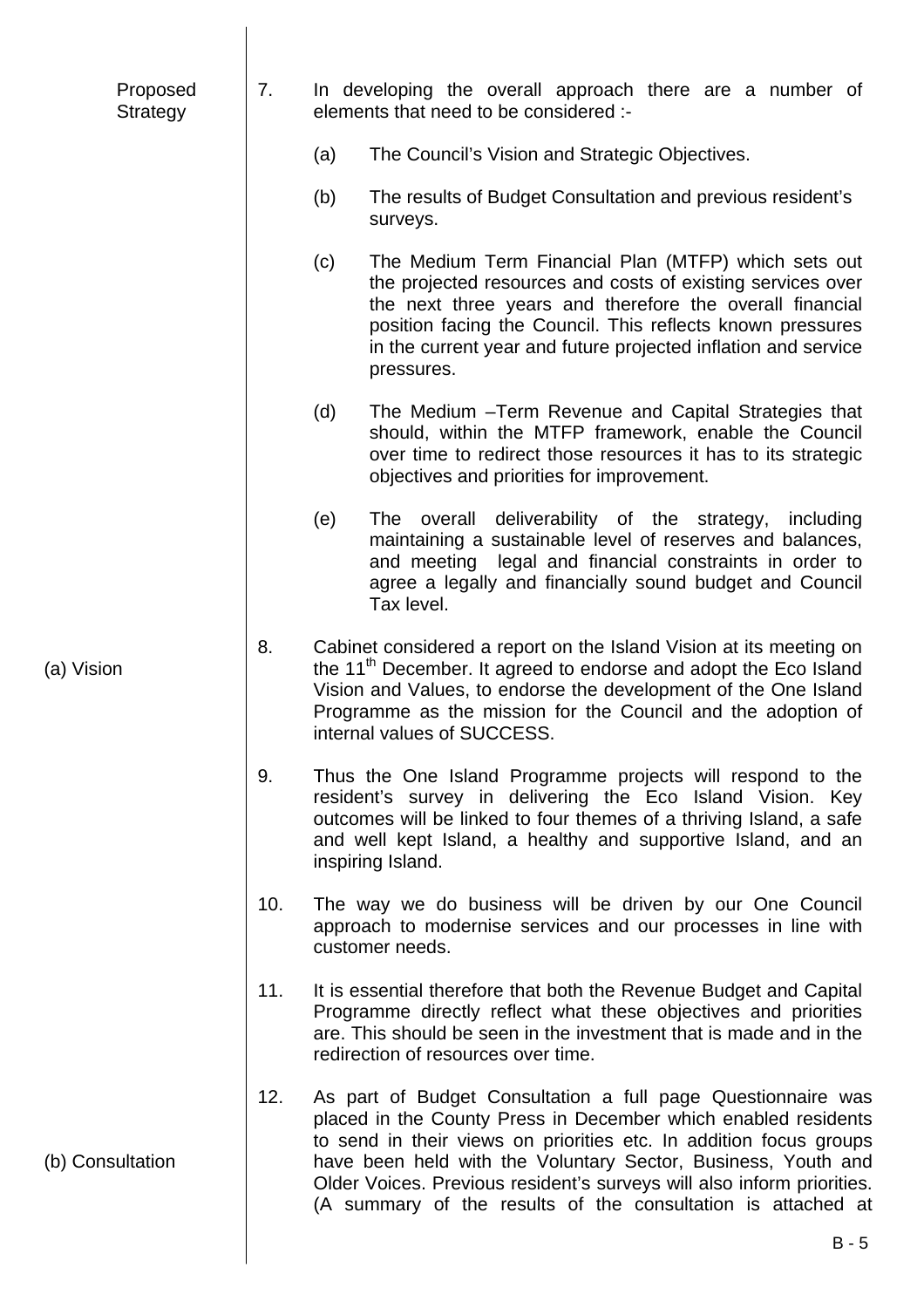Appendix 1(b) and this needs to be taken into account when considering the detailed proposals).

- 13. Cabinet member for Residents and Resources and the Interim Director of Finance gave an overview of the Council's financial position and the overall approach being adopted for the Medium-Term Financial Plan (MTFP) to the Scrutiny Committee on the  $6<sup>th</sup>$ December 2007.
- 14. This was followed up with a detailed report to the Scrutiny Committee on the  $17<sup>th</sup>$  January 2008 on the overall Budget and Council Tax Strategy and they were invited to submit their views and comments to the Cabinet. The relevant minute is attached at Appendix 1(a)
- 15. The Local Government Finance Settlement covers the next three financial years and sets out the amount of Revenue Support Grant (RSG) and Business Rates that the Council will receive. After this the Council has to meet its costs either from Council Tax, Fees and charges, or its reserves. Appendix 2 sets out the Council's position as set out in the Final Settlement.
- 16. In overall terms it is a poor settlement and gives little scope for growth over the coming years. The position is made worse by the significant level of grant that is taken away through "damping". For the IOW this is a staggering £11.658m over the three year period. This represents resources that are rightly due to the Island based on the Governments formulae but are taken away to help fund other Councils who would otherwise lose more grant if the formulae was rigorously applied.
- 17. The Medium-Term Financial Plan (MTFP) sets out these resources and the projected costs of services over the next three years. It includes a range of assumptions about inflation and service pressures. It also includes provision for :-
	- Costs of current recurring budget pressures such as Concessionary fares,
	- Volume increases related to Placement of Children and Adults in care
	- Initial growth and savings for strengthening key areas such as Planning, Finance, Legal, Engineering services and customer services
	- The revenue costs of the Capital Programme
	- A provision for new growth to direct more resources to the Vision and priorities
	- Savings targets from efficiencies and modernisation
	- Council Tax at Retail Price Index (RPI)
	- The use of balances to balance the remaining shortfall
- 18. The detailed figures are set out in Appendix 3 and the base assumptions Appendix 4

(c) Medium-Term Financial Plan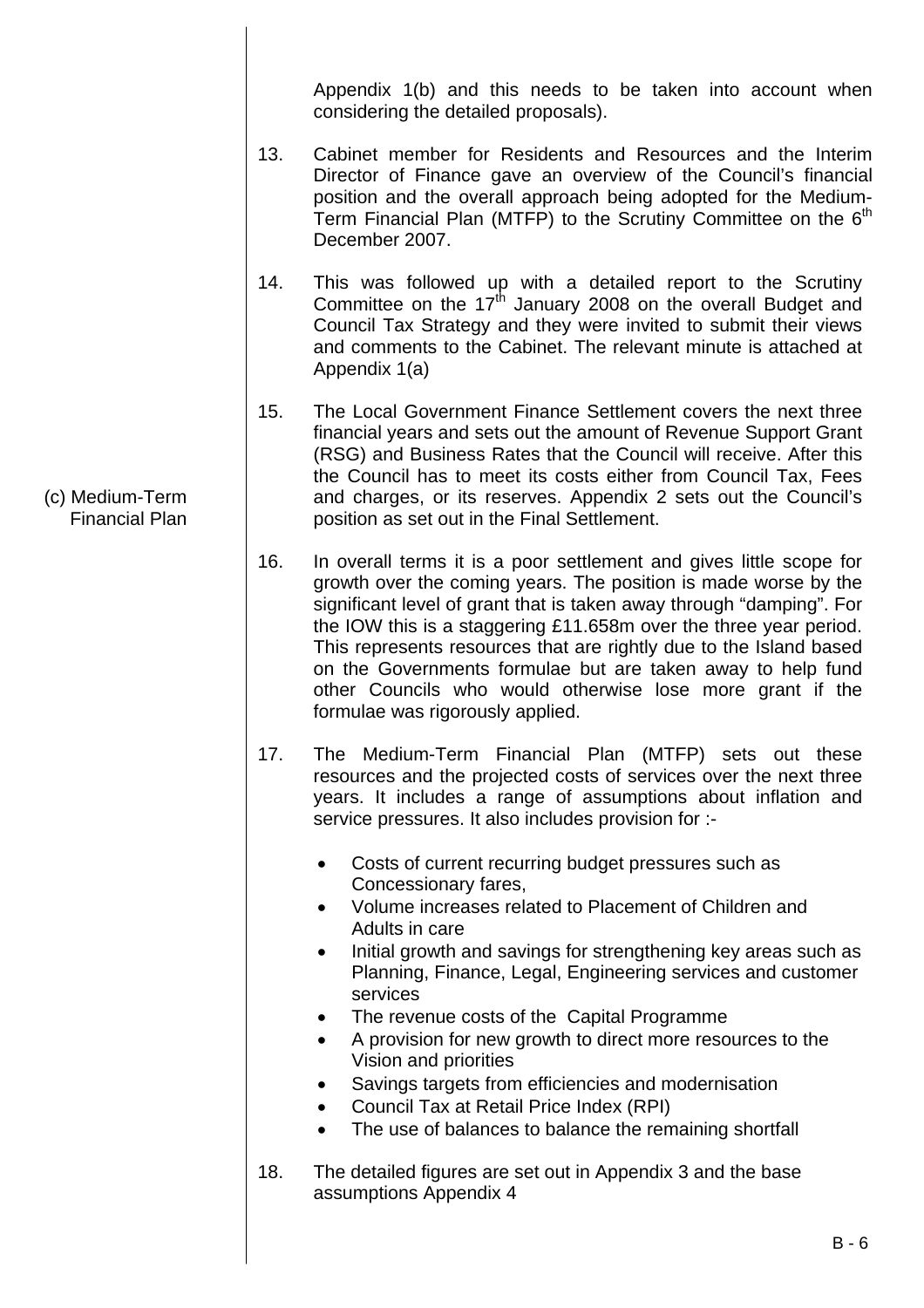|                               | 2008/9   | 2009/10  | 2010/11  |
|-------------------------------|----------|----------|----------|
|                               | £'000    | £'000    | £'000    |
| <b>Base Budget</b>            | 118,238  | 127,612  | 132,278  |
| Inflation/increased costs     |          |          |          |
|                               | 4,857    | 3,118    | 3,645    |
| Initial Growth/savings        |          |          |          |
|                               | 5,284    | 2,732    | 2,438    |
| Redirection                   | 1,000    | 2,000    | 2,000    |
| Capital Programme- prudential |          |          |          |
| <b>Borrowing</b>              | 233      | 966      | 943      |
| <b>Total</b>                  | 129,612  | 136,428  | 141,304  |
| <b>RSG</b>                    | 8,023    |          |          |
| Less Damping                  | $-4,254$ | $-3,861$ | $-3,543$ |
|                               | 3,769    |          |          |
| <b>Service Grants</b>         | 3,165    |          |          |
|                               |          |          |          |
| <b>Business Rates</b>         | 49,813   |          |          |
| <b>Total Support</b>          | 56,747   | 59,130   | 61,397   |
|                               |          |          |          |
| <b>NET</b>                    | 72,865   | 77,298   | 79,907   |
| Savings                       | 2,000    | 4,150    | 6,220    |
| <b>Council Tax</b>            | 65,865   | 69,248   | 72,387   |

19. In summary the overall position is :-

- 20. Although the Council can only set its Budget and Council Tax for 2008/9 at this stage it needs to do this in the context of the three year position. A consistent deliverable strategy for Council Tax levels, investment and savings can only be achieved through Medium–Term planning.
- 21. Essentially the Strategic Budget choices facing the Council relate to a balancing act between a number of factors:
	- Capital investment
	- Service improvement and growth
	- Redirecting resources to new priorities

And meeting the resource gap through

- Council tax increases
- Savings, efficiencies and reductions
- Increase in fees and charges
- Use of reserves
- 22. It also needs to consider the relative impact of these on residents, Council Tax Payers, service users, Business, Voluntary sector and on the outcomes it is trying to achieve through the Vision.

#### Capital Investment

23. The level of Capital investment is dependent upon the resources

(d) Medium –Term Revenue and Capital Strategies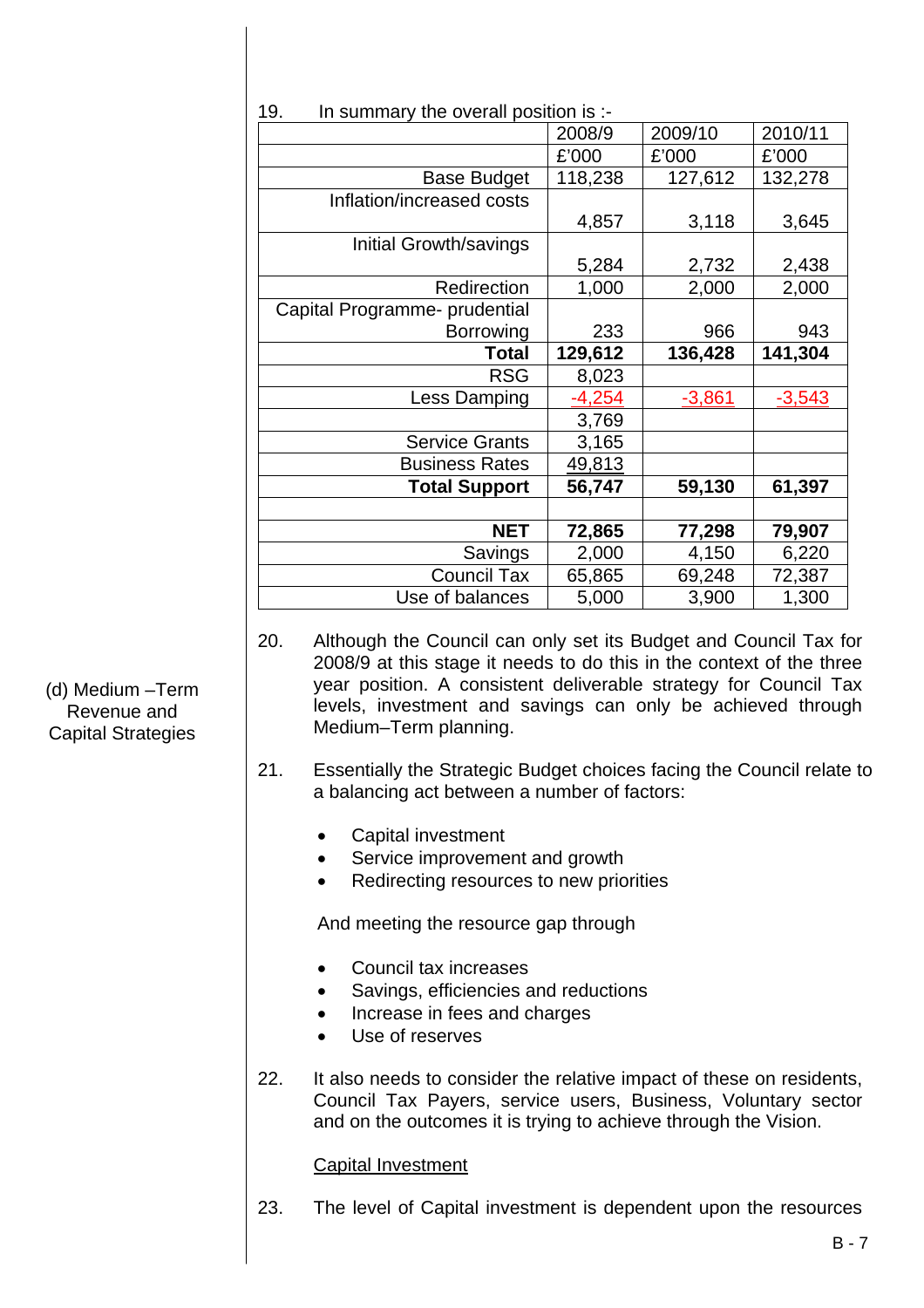available. These are essentially direct grant and support for specific schemes from Government and other parties, Capital Receipts from disposal of assets, prudential borrowing and revenue contributions.

- 24. Whatever the resources available ,however, the overall programme needs to directly reflect :-
	- (i) The Council's Vision and strategic objectives
	- (ii) The Capital Strategy that will help deliver them
	- (iii) The relationship to the revenue budget strategy and Medium-Term Financial Plan
- 25. The Capital Strategy will set out the direction and criteria for Capital investment and in particular will link directly with the Asset Management Strategy, the Strategic Property Review and the Vision and Strategic Objectives. It will also provide for:-
	- The prioritisation of individual Projects that should be implemented to achieve the outcomes required
	- The process by which projects are implemented and monitored in order to deliver the projects on time, within budget of the right quality and achieve Value For Money.
	- Risk analysis and management
- 26. Officers have undertaken a review of the Capital Programme and put forward a range of projects that should be considered for funding. A Capital Star Chamber process was adopted and Directors Team has considered detailed reports on the Capital Programme and overall strategy.
- 27. In line with the overall Strategy schemes have been categorised as follows:
	- a) Children's Services /Schools Projects to be met from specific funding allocations
	- b) Local Transport and other Capital projects with specific allocations/grants
	- c) Core Programme linked to Asset Management and Efficiency and modernisation
	- d) Main Programme Projects directly linked to the Council's Vision and priorities
- 28. Having reviewed the bids and likely level of resources it was clear that only the first two categories could be fully funded. Capital receipts from disposals would only partly fund the third with no resources available for the Main Programme bids at all. The specific allocations received so far are set out in Appendix 5.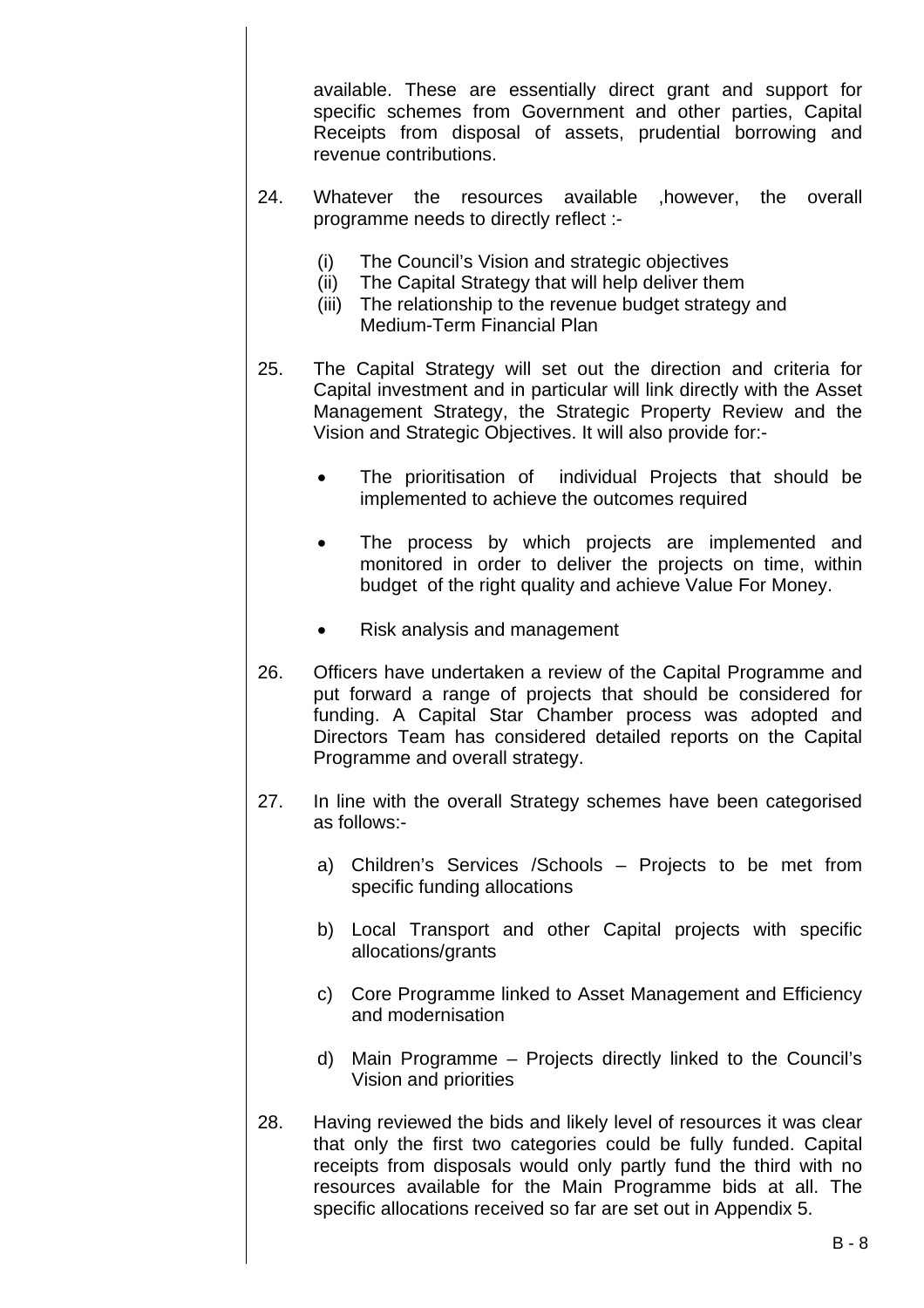- 29. In order to provide for a Main Programme that enables Capital projects to go ahead that meet the Councils vision and priorities it will be necessary to undertake prudential borrowing.
- 30. This will clearly have revenue implications and we will need to demonstrate that the level of prudential borrowing is affordable and in line with prudential indicators set out in the statutory guidance. These are set out in Appendix 6
- 31. It is proposed that over each of the next three years £10m of prudential borrowing should be utilised. This is felt to be prudent and affordable in line with Appendix 6
- 32. The table below sets out the overall resources position for the discretionary projects for which the Council has to fund itself:-

|                                   | 2008/9<br>£000s | 2009/10<br>£000s | 2010/11<br>£000s | <b>Total</b><br>£000s |
|-----------------------------------|-----------------|------------------|------------------|-----------------------|
| c) Core Programme                 | 6,425           | 4,965            | 5,235            | 16,625                |
| <b>Capital Receipts</b>           | 5,520           | 3,950            | 2,894            | 12,364                |
| Net resources                     | $-905$          | $-1,015$         | $-2,341$         | $-4,261$              |
| <b>Prudential borrowing</b>       | 10,000          | 10,000           | 10,000           | 30,000                |
| (d) Balance for Main<br>Programme | 9,095           | 8,985            | 7,659            | 25,739                |

- 33. Thus there would be just over £25m available for main programme projects. This would cover a range of priorities such as Roads, Housing, Public conveniences, speed management etc.
- 34. Specific project proposals will be reported and agreed by Cabinet in March.
- 35. The revenue impact of this level of programme is significant but affordable as follows:

|                                                       | 2008/9<br>£000s | 2009/10<br>£000s | 2010/11<br>£000s |
|-------------------------------------------------------|-----------------|------------------|------------------|
| 8/9<br>£10.m                                          | 230             | 970              | 940              |
| 9/10<br>£10.m                                         |                 | 230              | 970              |
| 10/11 £10.m                                           |                 |                  | 230              |
| <b>Total Prudential Borrowing</b>                     | 230             | 1,200            | 2,140            |
|                                                       |                 |                  |                  |
| Base Programme*                                       | 1,300           | 2,700            | 3,300            |
|                                                       |                 |                  |                  |
| Total revenue cost                                    | 1,530           | 3,900            | 5,440            |
| * Base programme revenue<br>impact is included in RSG |                 |                  |                  |

36. Capital Receipts disposals have been based on a programme of identified sites and their potential proceeds. This is set out in Appendix 7. They do not include at this stage any assumptions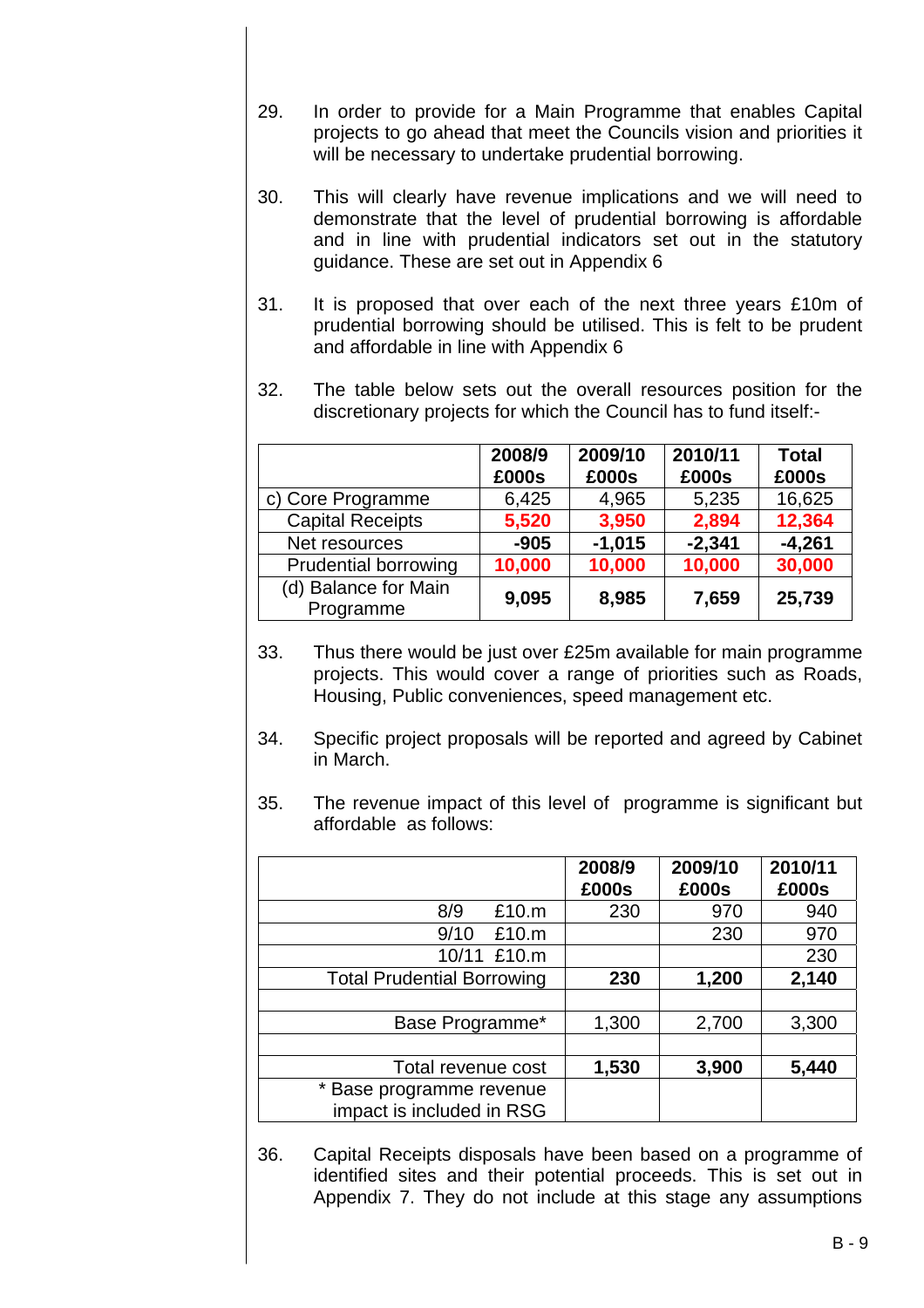about the potential for further capital receipts that may be identified as part of the Strategic Property Review.

Service improvement and growth

- 37. In line with previous reports on improvement priorities, inspections and Audit Commission reports, the Undercliffe Drive improvement plan etc. the budget includes additional resources in a number of areas. This is intended to strengthen corporate support, compliance and controls through Legal, Finance, HR and provide extra resources to direct service delivery in Planning, Engineering services and in customer services.
- 38. In addition a number of budget pressures have arisen this year such as Concessionary fares and increased cost of placements and these have been reflected as well. To help offset these costs a number of savings have been identified some of which will require decisions on increased charges.
- 39. A summary of the initial growth and savings is set out in Appendix 8.

#### Further growth for priorities

- 40. In addition to the initial growth and savings there is a need to provide additional resources for new and continuing priorities particularly in relation to the Residents Survey, Budget consultation and the Eco Island Vision.
- 41. Within the MTFP provision has been made for £1m in 2008/9 with a total of £5m over the next three years.
- 42. Council will need to decide where specifically this should be targeted.

#### Council Tax

43. The strategy assumes that the Council Tax increase will be in line with inflation as measured by the Retail Price Index at September each year. For 2008/9 this was 3.9%. This would be in line with the Council's declared strategy and in keeping with the results of the Budget consultation. The Government has indicated that they will cap increases of over 5%. The formal Council Tax resolution will be reported to Council along with the final precept figures. At 3.9% a band D property would be £1,215.80p.The other bands are illustrated in Appendix 13. On top of this would be the Police precept and parish precepts.

#### Savings and reductions

44. After taking into account the suggested level of prudential borrowing, initial growth and savings, new growth, Council tax at RPI there is a revenue gap of some £7m.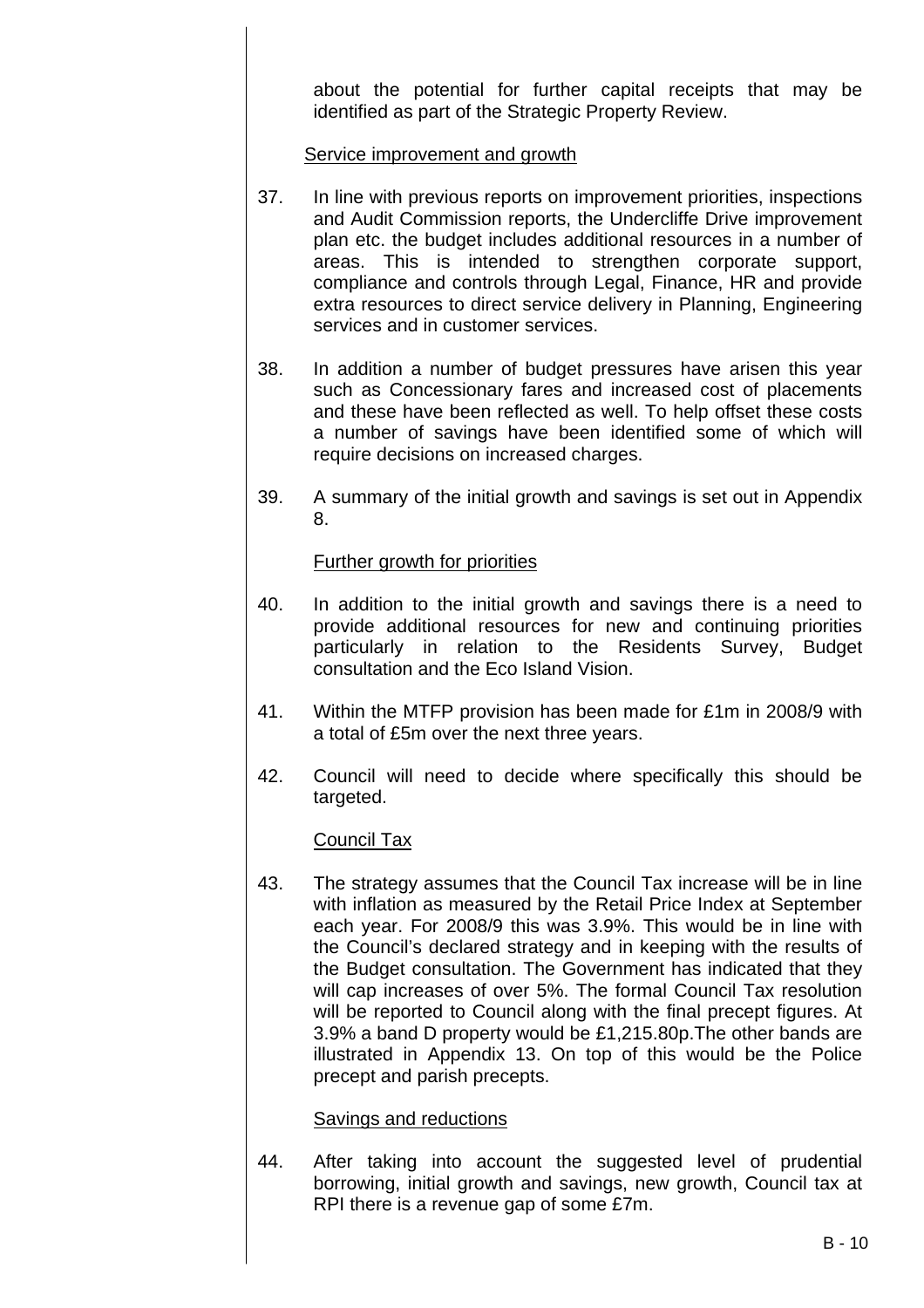- 45. It is unlikely to be achievable to deliver £7m of savings next year on top of what has already been done. In any event this would lead to decimating services and lead to knee-jerk cuts .It would invariably mean that resources would not be directed to priorities and the Council as a whole would be unable to sustain the significant improvement it has made or meet resident's needs and priorities.
- 46. The strategy is aimed at concentrating savings on efficiencies and through modernisation rather than cutting front line services. The main savings will require a planned approach and will only be realised over a three year period. For next year the concentration will be on savings through better procurement and through reducing spend on supplies. The overall target areas are set out in Appendix 9.
- 47. The Government assume that Councils will achieve value for money and demonstrate efficiency savings of at least 3% a year in any case. For the IOW this would be around £15m over the three year period in any event some £12m revenue and £3m capital.
- 48. It is essential that this is driven forward with clear specifications and implementation plans. The Chief Executive and all directors will be responsible for this supported by the Director of Customer Services and the Interim director of Finance in particular through a Modernisation Board.

## Increase in Fees and charges

- 49. Income from fees and charges for Council services is assumed to rise by inflation year on year and is based on a local inflation factor broadly equivalent to the Retail Price Index (RPI) excluding mortgage interest payments and indirect taxes at 30 September. Fees and charges for all Council services are subject to such an inflation factor except where specific circumstances dictate otherwise. For example, certain fees and charges are set by statute and the Council is obliged to use those statutory fees when charging for those services. With regard to locally set fees and charges, the Council may choose to levy more, or less, than the assumed rate of inflation for particular categories of income in any given financial year.
- 50. There are no specific proposals in the report to increase charges further. However as part of the initial savings certain areas are assumed to generate more income particularly on parking. In addition Concessionary fares and student rider are causes for concern particularly in relation to Southern Vectis price rises.
- 51. Further information will be available at Council in relation to these areas.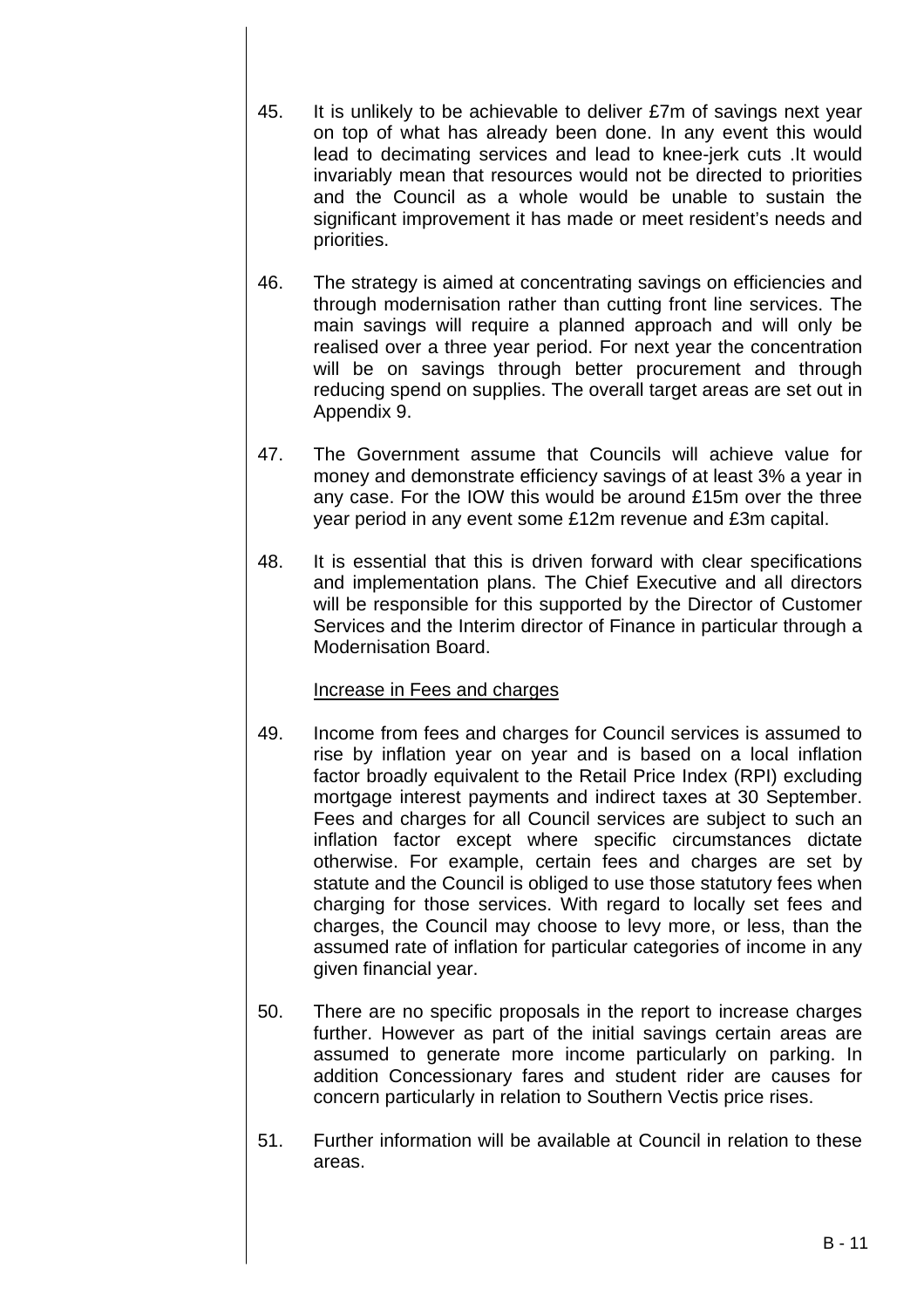#### Use of Reserves

- 52. The overall strategy over the next three years would require using £10.2m of balances of which £5m would be used next year. At present it is projected that we will have £15.2m of general fund balances available. Thus there would still be a balance of £5m remaining as a minimum. In addition there are a number of other specific provisions set aside for known risks.
- 53. A summary of the reserves position is set out in Appendix 10 with a risk assessment set out in Appendix 11.
- 54. The use of the general fund balances in this way enables the Council to deliver a coherent strategy, invest in priorities, modernise in a planned way and deliver a Council Tax increase in line with inflation over time.
- 55. It also follows a prudent path and sustains a healthy level of reserves.
- 56. The summary of the overall cash limits for 2008/09 incorporating all the proposals in the report is set out in Appendix 12

#### **Conclusion**

- 57. The Council faces a tight financial position as a result of the RSG Settlement. This is made significantly worse by "damping" imposed by the Government to take resources away from areas where need has been recognised in the formulae to protect Councils whose need has reduced.
- 58. In addition the other most significant pressure relates to Concessionary fares and the high level of reimbursement to Southern Vectis and the recent and potentially future fare increases by Southern Vertis.
- 59. The proposed strategy strikes a balance between, the need to invest in capital infrastructure and to improve services and direct resources to the vision and priorities and the Council Tax increase, increase in fees and charges, savings and use of balances.
- Legal Implications  $\begin{vmatrix} 60. \end{vmatrix}$  The Council needs to set a balanced budget and Council Tax levels for 2008/9. In doing this it needs to ensure that it meets its statutory duties in relation to provision of services and in any change it introduces. The Government have indicated that Council Tax rises above 5% will be capped. Members should have regard to the personal duties placed upon the Director of Finance as Chief Financial Officer. The Council may take decisions which are at variance with his advice, providing there are reasonable grounds to do so. However, Members may expose themselves to risk if they disregard clearly expressed advice, for example as to the level of provision required for contingencies, bad debts and future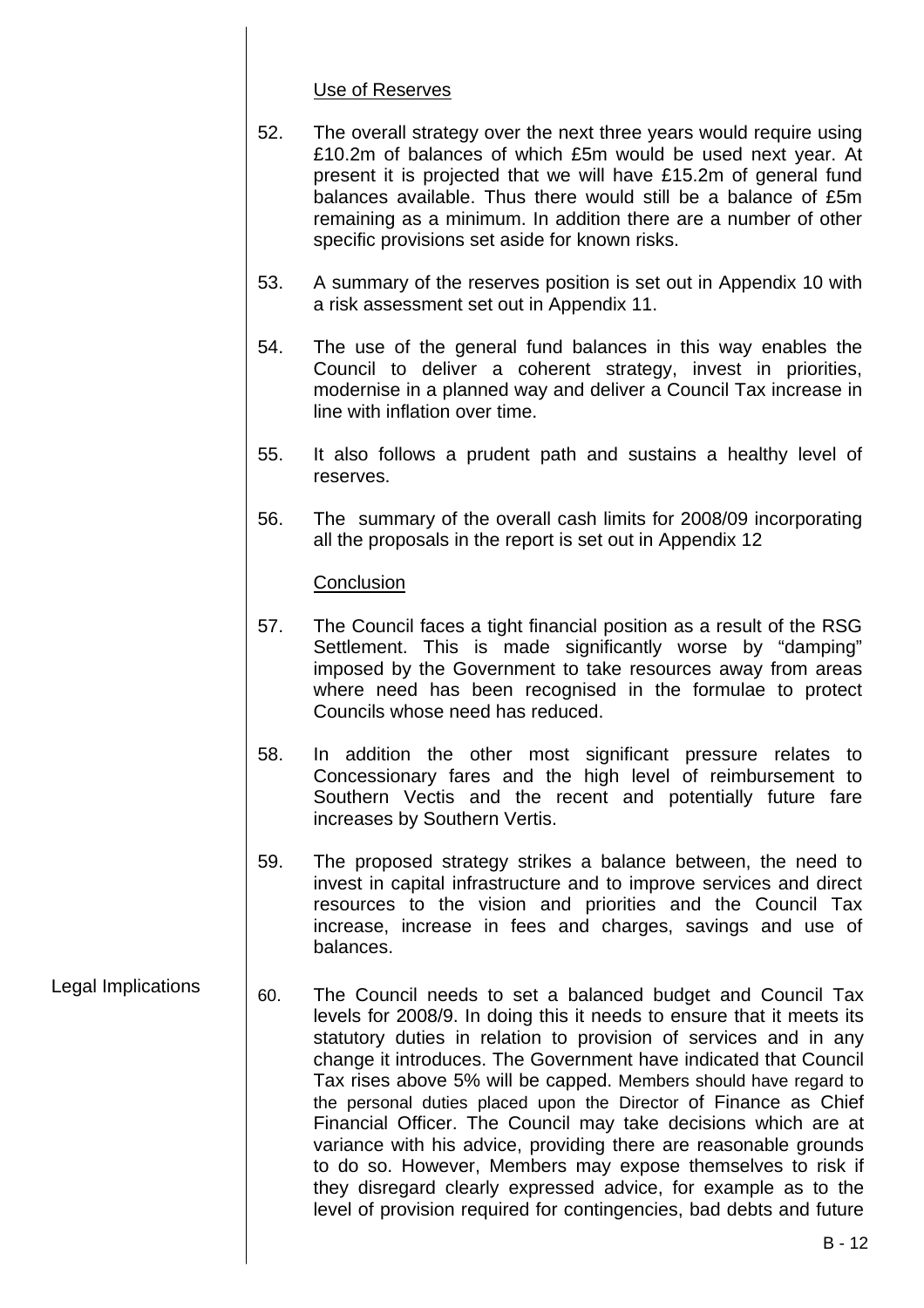|                               | liabilities.                                                                                                                                                                                                                                                                                                                                                                                                                                                                                                                                                 |
|-------------------------------|--------------------------------------------------------------------------------------------------------------------------------------------------------------------------------------------------------------------------------------------------------------------------------------------------------------------------------------------------------------------------------------------------------------------------------------------------------------------------------------------------------------------------------------------------------------|
| Options                       | 61.<br>There are a number of options open to the Council in relation to the<br>Strategic Choices it has particularly in the level of new growth, the<br>level of Capital investment, Council Tax increase, savings etc. The<br>report highlights these choices and proposes an overall strategy to<br>balance them.                                                                                                                                                                                                                                          |
| Evaluation/Risk<br>Management | 62.<br>The key risks of this strategy relate to Budget pressures being even<br>higher than anticipated; savings and efficiencies not being<br>achieved; proposed income levels not being achieved, inflation<br>higher than expected. These risks are contained in the strategic risk<br>register. The risk assessment set out in Appendix 11 attempts to<br>match the potential financial risks to reserves available to meet<br>them.                                                                                                                      |
|                               | 63.<br>General fund reserves of at least £5m will be maintained on top of<br>earmarked reserves. Savings implementation plans will be adopted<br>and rigorously monitored and Budgetary Control and reporting will<br>be strengthened. If savings from efficiencies and modernisation are<br>not achieved to the levels required then a commensurate reduction<br>in growth for redirection and direct service cuts will have to be<br>made instead.                                                                                                         |
| <b>Recommendations</b>        | 64.<br>Cabinet is asked to recommend to Council the overall Budget and<br>Council Tax Strategy and in particular :                                                                                                                                                                                                                                                                                                                                                                                                                                           |
|                               | The Medium-Term Financial Plan as set out in Appendix 3.<br>(a)<br>The use of £10.2m of balances over the next three financial<br>(b)<br>years.<br>(c) A savings target of £12.37m over the next three financial<br>years.<br>Prudential borrowing of £10m in each of the next three<br>(d)<br>financial years to fund Capital Investment.<br>An increase in the IOW Council element of Council Tax of<br>(e)<br>3.9% for 2008/9<br>The Prudential Code Indicators, Treasury Management<br>(f)<br>Strategy and Investment Strategy as set out in Appendix 6. |
|                               | 65.<br>To consider what to recommend to Council in respect of :-<br>Fees and charges in respect of parking and concessionary<br>(a)<br>fares<br>The allocation of new growth of £1m in 2008/9<br>(b)<br>The allocation of Capital resources to specific projects<br>(c)                                                                                                                                                                                                                                                                                      |
| Background<br>Papers          | 66. Local Government Finance Settlement 2008/9-2011/12<br>Presentation to Scrutiny Committee 6 <sup>th</sup> December 2007<br>Report to Scrutiny Committee 17 <sup>th</sup> January 2008                                                                                                                                                                                                                                                                                                                                                                     |
| Appendices<br>Attached        | Appendix 1a - Views of Scrutiny Committee17 <sup>th</sup> January 2008<br><b>Appendix 1b - Budget Consultation Results</b><br>Appendix 2 - Local Government Finance Settlement 2008/9 - 2010/11<br><b>Appendix 3 - Budget Forecast Summary</b><br><b>Appendix 4</b> - Budget Strategy 2008/9 to 2010/11 Inflation Assumptions                                                                                                                                                                                                                                |
|                               | $B - 13$                                                                                                                                                                                                                                                                                                                                                                                                                                                                                                                                                     |